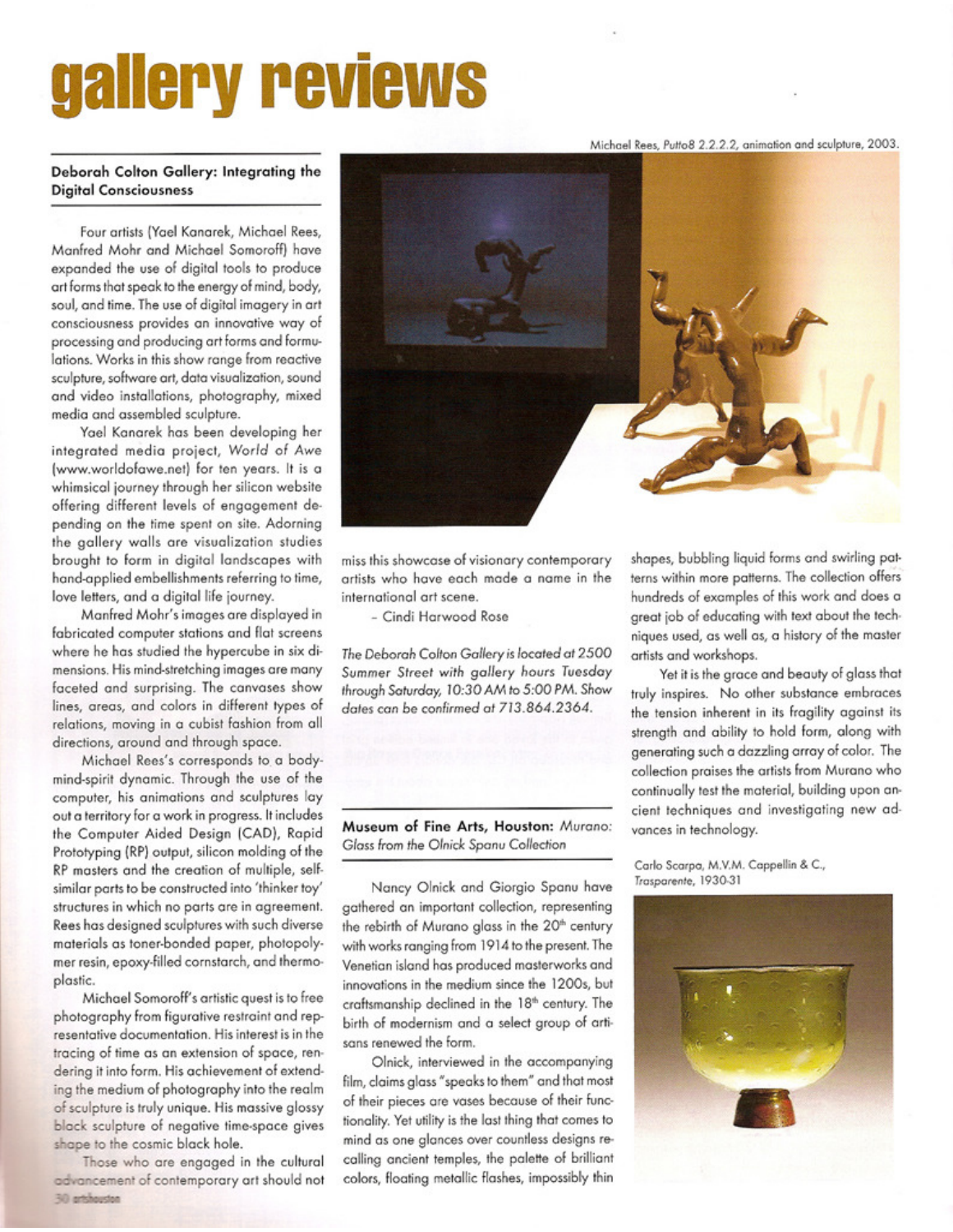Latin revolution lands next month at the **Museum of Fine Arts, Houston.** Be there: Friday through Sunday, June 18 through 20, for the grand-opening festivities of "Inverted Utopias," a sweeping survey of masterpieces from the southern continent. Concurrently, blue-chip **Sicardi Gallery** mounts an intriguing overview of the subject ... Art deco is white hot, from the **Victoria and Albert Museum**'s touring "Art Deco: 1910 - 1939" at the **Legion of Honor** in San Francisco (through july 4) to **The Metropolitan Museum of Art's** peek at the genius of **Emile-Jacques Ruhlmann** in New York Uune 8- September 5). Houston gets deco dazzle as **Parkerson Gallery** presents drawings by rediscovered master **Ivan Mestrovic,** a Croatian-born sculptor who was a

student of **Rodin** (through May 29) ... International arrivals and departures: **Booker-Lowe Gallery's Nana Booker**  and **M. David Lowe** are bock from a buying trip to the Australian outbock for their eponymous gallery, Texas' only destination for aboriginal fine art ... **Devin Borden of Devin Borden Hiram Butler Gallery** returns from **ARCO** in Madrid, one of 20 globol denizens invited for a project space at this prestigious Euro fair, exhibiting an installation by **Joe Havel.** Attendees at the fair included **King Juan Carlos of Spain** ... **Sonja Roesch** transports her minimalist stable to **Art Frankfurt** (May 7 - 1 0) ... May melds high and low. **The Glassell School of Art's** "New Infinities: Visualizing a Post-romantic Sublime" culls the international trio of **Andreas Gursky, Olafur Eliasson** and **Christian Eckart,** the Iotter living in Houston, represented by **McClain Gallery** (through june 9). Then rocket to the raucous rite of spring, aka the **Art Car Parade,** launching Friday, May 7, with a juicy, jubilant downtown block party, while the parade rolls Saturday, May 8. Information www.orangeshow.org. Oh, did we mention that **Mayor Bill White** just



2004

MAY

**HOUSTON** 

**Art** 

awarded the parade a \$10,000 grant? ... Houston's newest art spaces Ivan Mestrovic's Three Nudes at Parkerson Gallery **include:** Deborah Colton Gallery in David Adickes' **Wondrous** warehouse complex at 2500 Summer (Colton's May view: photo-digital works by New York notables including **Michael Somoroff**, through June 26); **De Santos'** project space, soon to be kicked off **(L2** will continue the photo theme, but with a local emphasis); **The Art House** at 5346-B Westheimer, offering a 6,000-square-foot rendezvous for Houston talents (the group turn "I Love Red" explores the pigment red across all media, through

## Get Ou